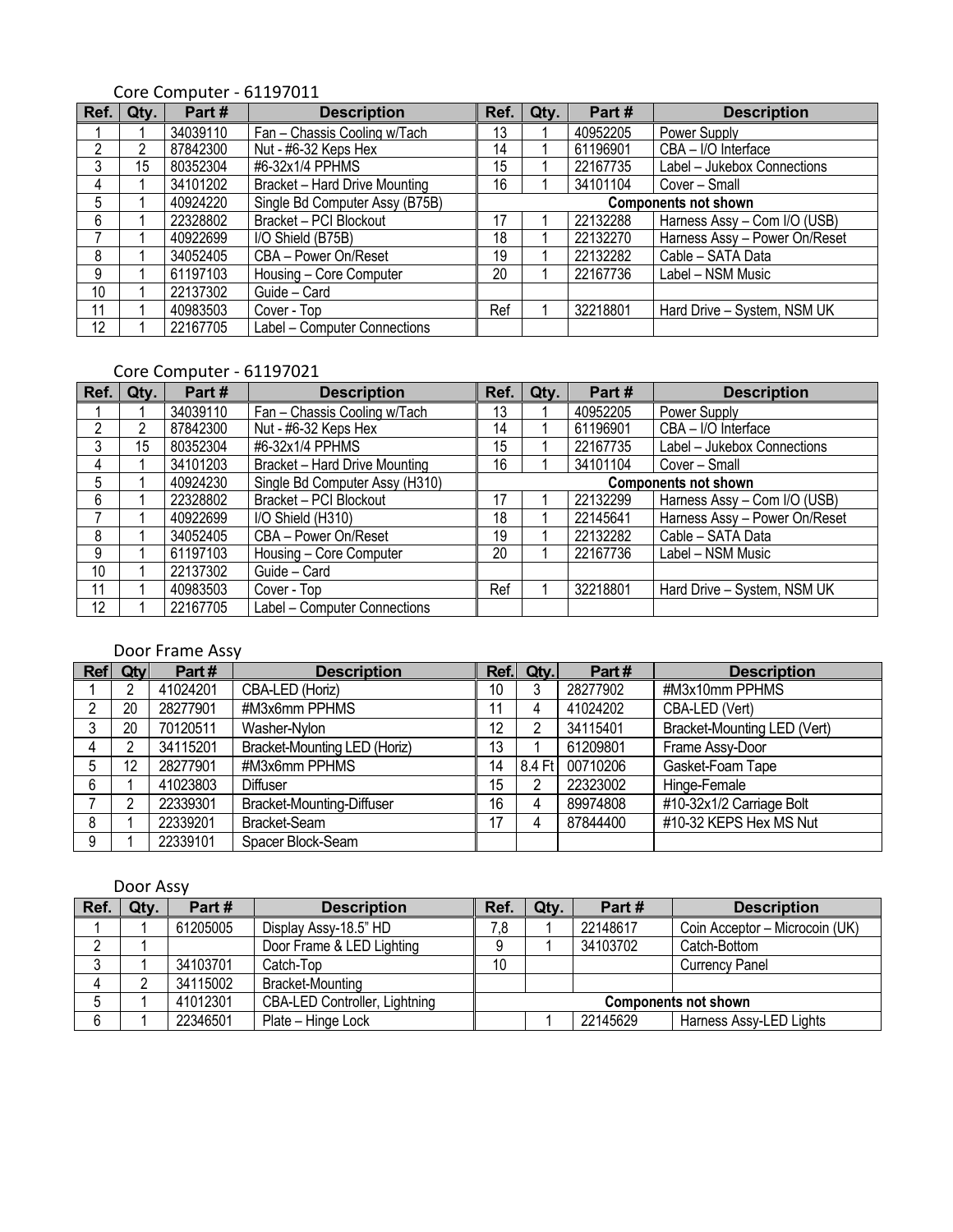## Preamp Assy - 40991410

| Ref. | Qty. | Part#    | <b>Description</b>   | Ref.                        | Qty. | Part#    | <b>Description</b>       |  |
|------|------|----------|----------------------|-----------------------------|------|----------|--------------------------|--|
|      |      | 61200317 | Cover – Preamplifier |                             |      | 61200412 | Base - Preamplifier      |  |
|      |      | 61200707 | CBA - Preamplifier   |                             |      | 28277901 | #M3x6mm PPHS             |  |
|      | 4    | 28277901 | #M3x6mm PPHS         |                             |      | 89281606 | #4-24 x 3/8 PPHS (Hi-Lo) |  |
|      |      | 41029701 | CBA - Interface      | 10                          |      | 22167736 | Label – NSM Music        |  |
|      |      | 28277901 | #M3x6mm PPHS         | <b>Components not shown</b> |      |          |                          |  |
| 6    |      | 28277908 | #M3x6mm PFHS (Black) |                             |      | 34104614 | Harness - Interface      |  |
|      |      |          |                      |                             |      | 34104615 | Harness - Interface      |  |

# Amplifier Assy - 40991411

| Ref. | Qty. | Part#    | <b>Description</b>             | Ref. | Qty. | Part#    | <b>Description</b>          |
|------|------|----------|--------------------------------|------|------|----------|-----------------------------|
|      |      | 61200316 | Cover - Amplifier              | 10   | 2    | 28278001 | #M3 Nut                     |
| ŋ    |      | 41029901 | CBA - Interface                | 11   |      | 22167736 | Label - NSM Music           |
| 3    | 4    | 28277904 | #M3x5mm PPHS                   | 12   |      | 28277901 | #M3x6mm PPHS                |
|      |      | 22337204 | CBA - Output Decoupling        | 13   |      | 28277908 | #M3x6mm PFHS (Black)        |
| 5    | 2    | 28278001 | #M3 Nut                        |      |      |          |                             |
| 6    |      | 40983906 | Amplifier-250 Watt w/Heat Sink |      |      |          | <b>Components not shown</b> |
|      |      | 61200411 | Base - Amplifier               |      |      | 34104405 | Harness - AC Power          |
| 8    | 6    | 28277904 | #M3x5mm PFHS                   |      |      | 34104507 | Harness - Audio Out         |
| 9    | റ    | 28277916 | #M3x12mm PFHS                  |      |      | 34113004 | Cable Assy - Ribbon         |

# Cabinet Assy

| Ref.            | Qty.           | Part#    | <b>Description</b>           | Ref.                        | Qty.           | Part#    | <b>Description</b>               |  |
|-----------------|----------------|----------|------------------------------|-----------------------------|----------------|----------|----------------------------------|--|
|                 |                | 40991411 | Preamplifier Assy            | 26                          |                | 22320601 | Bracket - Reset                  |  |
| $\overline{2}$  |                | 70091702 | Solder Lug                   | $\overline{27}$             |                | 21581802 | Pushbutton Switch -ATX Reset     |  |
| $\overline{3}$  | $\overline{2}$ | 22323101 | Cabinet Latch                | $\overline{28}$             |                | 70093403 | Cable Clamp                      |  |
| 4               | 6              | 25156904 | Shoulder Washer              | 29                          |                | 40984304 | Power Distribution Assy          |  |
| $\overline{5}$  |                | 21256201 | <b>Tension Spring</b>        | 30                          | 4              | 70093402 | Cable Clamp                      |  |
| $\overline{6}$  |                | 21395811 | #8-32 Nut-Elastic Stop       | $\overline{31}$             |                | 34103603 | Baffle - Short                   |  |
| $\overline{7}$  |                | 41030101 | CBA-Interface, Microphone    | $\overline{32}$             |                | 34053003 | Air Filter - Short               |  |
| 8               | $1$ or $2$     | 40991411 | Amplifier Assy - 250 Watt    | $\overline{33}$             | 2              | 22323001 | Male Hinge                       |  |
| 9               |                | 61197011 | <b>Computer Assy</b>         | $\overline{34}$             | 4              | 89974808 | #10-32 x 1/2 Carriage Bolt       |  |
| 10              | $\overline{2}$ | 34100601 | Lock Actuator                | 35                          | 4              | 87844400 | #10-32 Keps Hex Nut              |  |
| 11              |                | 34024501 | Lock Bolt                    | 36                          |                | 41025703 | Bracket - Coin Box (Right)       |  |
| 12              |                | 70163215 | Cylinder Lock                | <b>Components not shown</b> |                |          |                                  |  |
| 13              |                | 22321701 | Left Mounting Bracket        |                             |                | 61113314 | Main Harness                     |  |
| 14              | $\overline{2}$ | 70093402 | Cable Clamp                  |                             |                | 21121244 | Power Cord - 240V Fused          |  |
| 15              |                | 34103602 | Baffle - Long                |                             |                | 21121259 | Power Cord - Computer Core       |  |
| 16              |                | 34053004 | Air Filter - Long            |                             |                | 30934235 | Cable-Y Splitter, Stereo         |  |
| 17              |                | 40935205 | Coin Box                     |                             |                | 30934236 | Cable-Audio, Stereo 3.5mm        |  |
| 18              |                | 41025702 | Bracket - Coin Box (Left)    |                             |                | 30934231 | Cable-Audio, Adaptor 36"         |  |
| 19              |                | 61199504 | Cabinet                      |                             |                | 22346701 | Filter - Audio                   |  |
| $\overline{20}$ |                | 34118002 | <b>WIFI Assy</b>             |                             |                | 22347301 | Bracket - Mounting, Audio Filter |  |
| 21              |                | 61204001 | Bracket Assy - Hanger        |                             |                | 34102030 | Cable-Modular (Yellow)(46.5")    |  |
| 22              |                | 22342201 | Bracket - Switch Door Open   |                             | $\overline{2}$ | 34102016 | Cable-Modular (Green)(41")       |  |
| 23              |                | 21581802 | Pushbutton Switch -Door Open |                             | or $2$         | 22132297 | Cable-Ribbon (14 Conductor)      |  |
| 24              |                | 34039109 | Fan with Connector           |                             |                | 22212841 | Cable - USB WIFI                 |  |
| 25              |                | 21895503 | Fan Finger Guard             |                             |                |          |                                  |  |

# Currency Panel Assy

| Ref. | Qtv. | Part#    | <b>Description</b>   | Ref. | Qtv. | Part #   | <b>Description</b>             |
|------|------|----------|----------------------|------|------|----------|--------------------------------|
|      |      | 41023311 | Bracket & Panel Assy |      |      | 22178617 | Coin Acceptor - Microcoin (UK) |
|      |      | 70134158 | #6-32x1/2 Torx Screw |      |      | 87842300 | #6-32 Hex Nut                  |
|      |      |          |                      |      |      |          |                                |